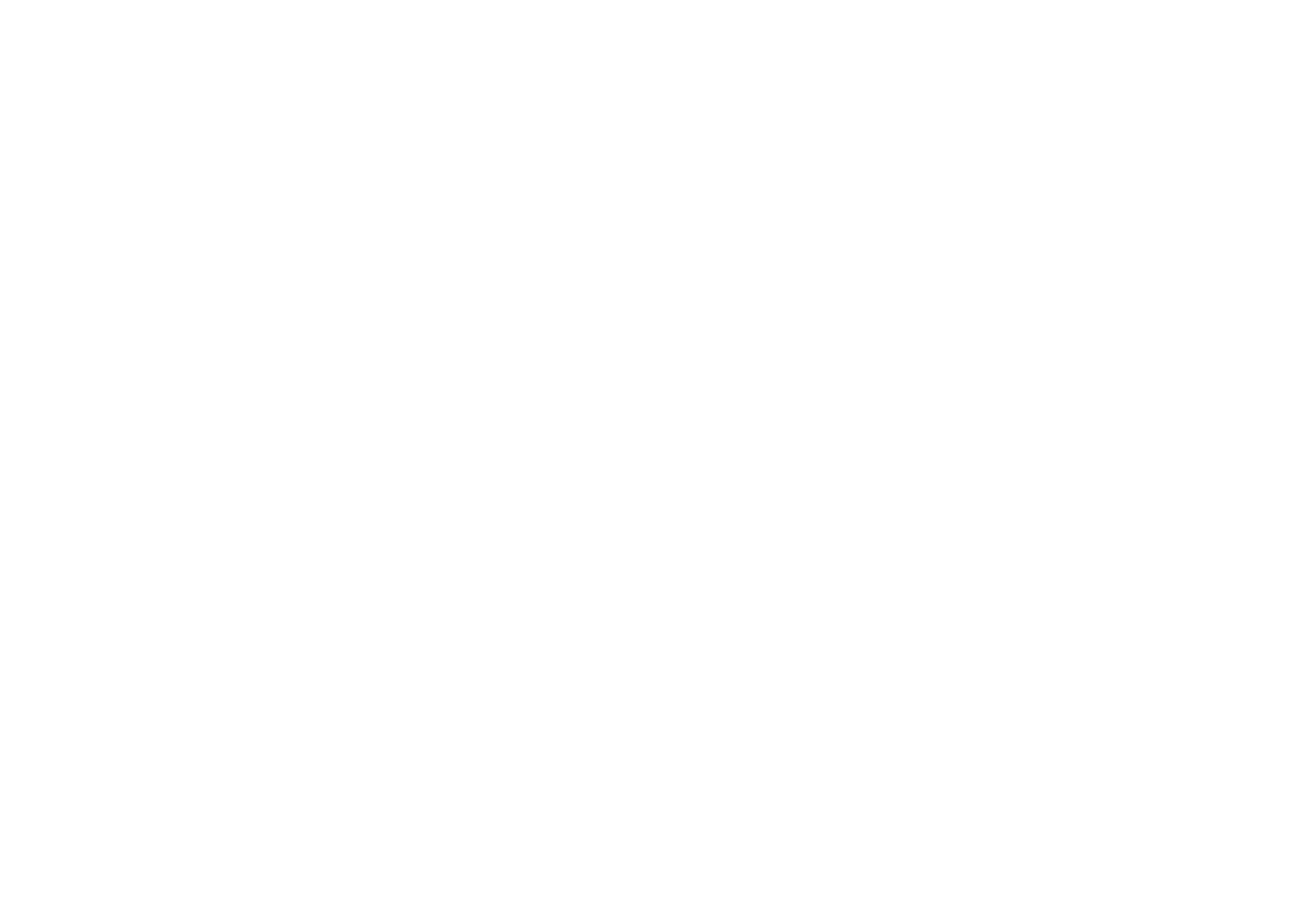(which really meant The State). The "Communist" Party destroyed communism, because the latter threatened their power base!

The anarchist's job is solely to shows the *means* by which libertarian social revolution can be carried out — the anarchist's toolkit, if you will, rather than a roadmap. And this strategy is more anarchistic than the other route, because it leaves the initiative where it *should* be: on the street, at the shop floor, in the classroom — a thousand arenas where individuals band together to fight illegitimate authority.

Dave Neal 9/17/97

# **Contents**

| Anarchism: Ideology or Methodology? 5                                              |  |
|------------------------------------------------------------------------------------|--|
|                                                                                    |  |
| Anarchism, not Anarchists 8                                                        |  |
| Ideology and Human Nature 10                                                       |  |
| The Truth Is: There Is No Truth! 12                                                |  |
|                                                                                    |  |
| Deductive and Inductive Anarchists 14                                              |  |
| So, What's the Point? $\ldots \ldots \ldots \ldots \ldots \ldots \ldots \ldots 17$ |  |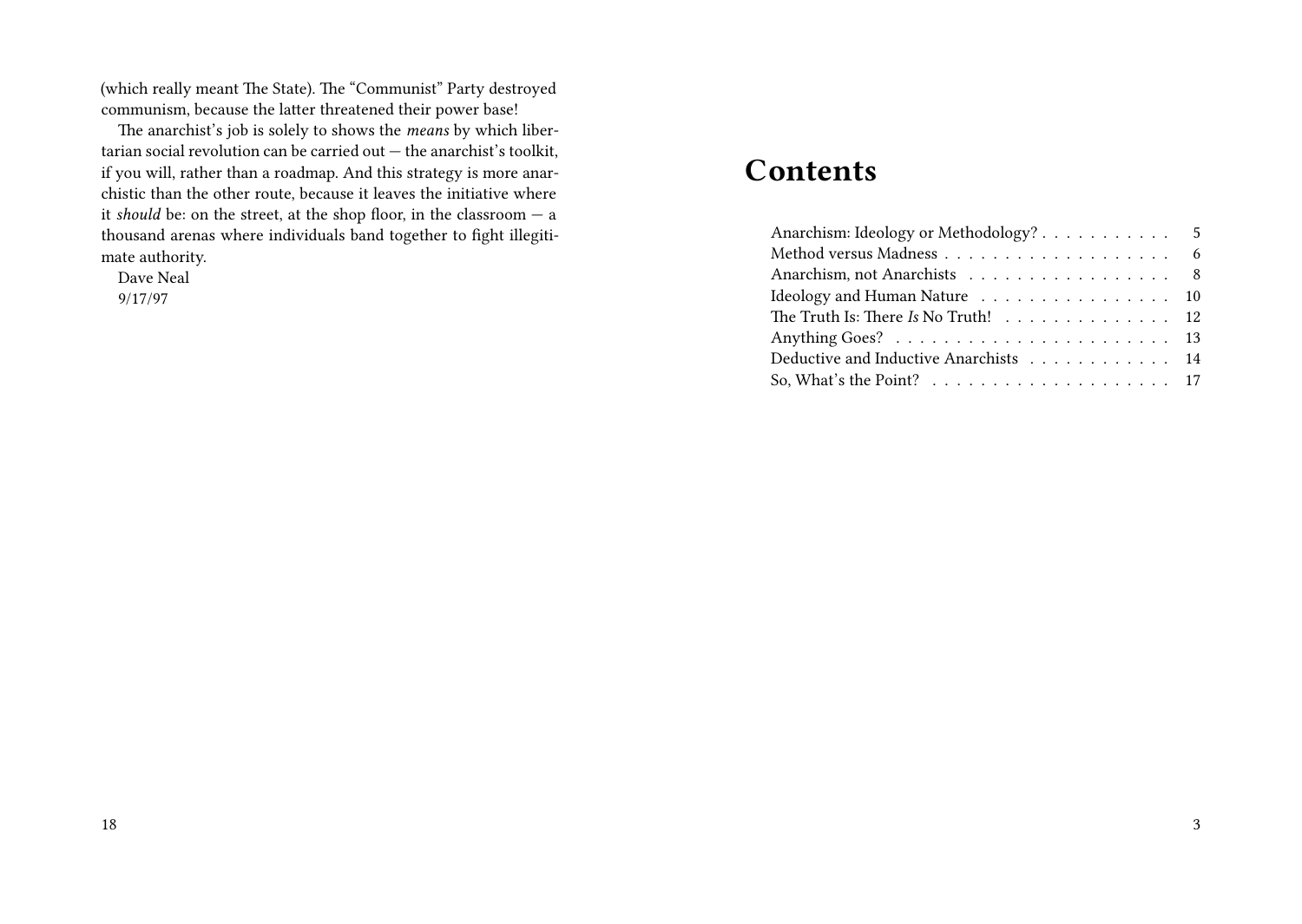#### **So, What's the Point?**

The point is that only two things really matter: 1) organizing solidarity among working people; 2) encouraging popular direct action. That's the goal of anarchists, or should be. It's not our purpose to teach others how to behave, or what to think — that's their own business, certainly not ours.

The Anarchist holds that "if only the rest of the world were Anarchists (like me) everything would be fine" — they hold themselves as the sum total of anarchistic purity  $-$  but that's a vanguardist sentiment in the extreme, and is Marxist at root, and ultimately, in effect.

The methodology of anarchism is most important, because it's so easy to determine if you're off course or not, whereas words and doctrines are hollow and meaningless — they can be wrapped around the basest tyranny and made to seem sweet and true. All the enemies of freedom practice this — the US carpet bombs people and assassinates democratically elected leaders in the name of "democracy" and "freedom" — a claim that holds up only if you embrace the Ideology of America, rather than the methodology of democracy!

In fact, if you examine the US system of government methodologically, you find that it doesn't even remotely approximate "democracy," "freedom," "popular will," or "representation" — but all of these words are used with nauseating frequency by the elites in power.

Lenin, while attempting to rally support for the Bolsheviks, made "all power to the soviets" the slogan of his party, knowing that popular self-rule was what the workers wanted. The workers put their faith in Lenin and Trotsky to do this, and lo and behold, when the Bolsheviks came to power, they quickly shifted gears, and destroyed every worker soviet they came across — "all power to the soviets" in practice became "all power to the Bolsheviks"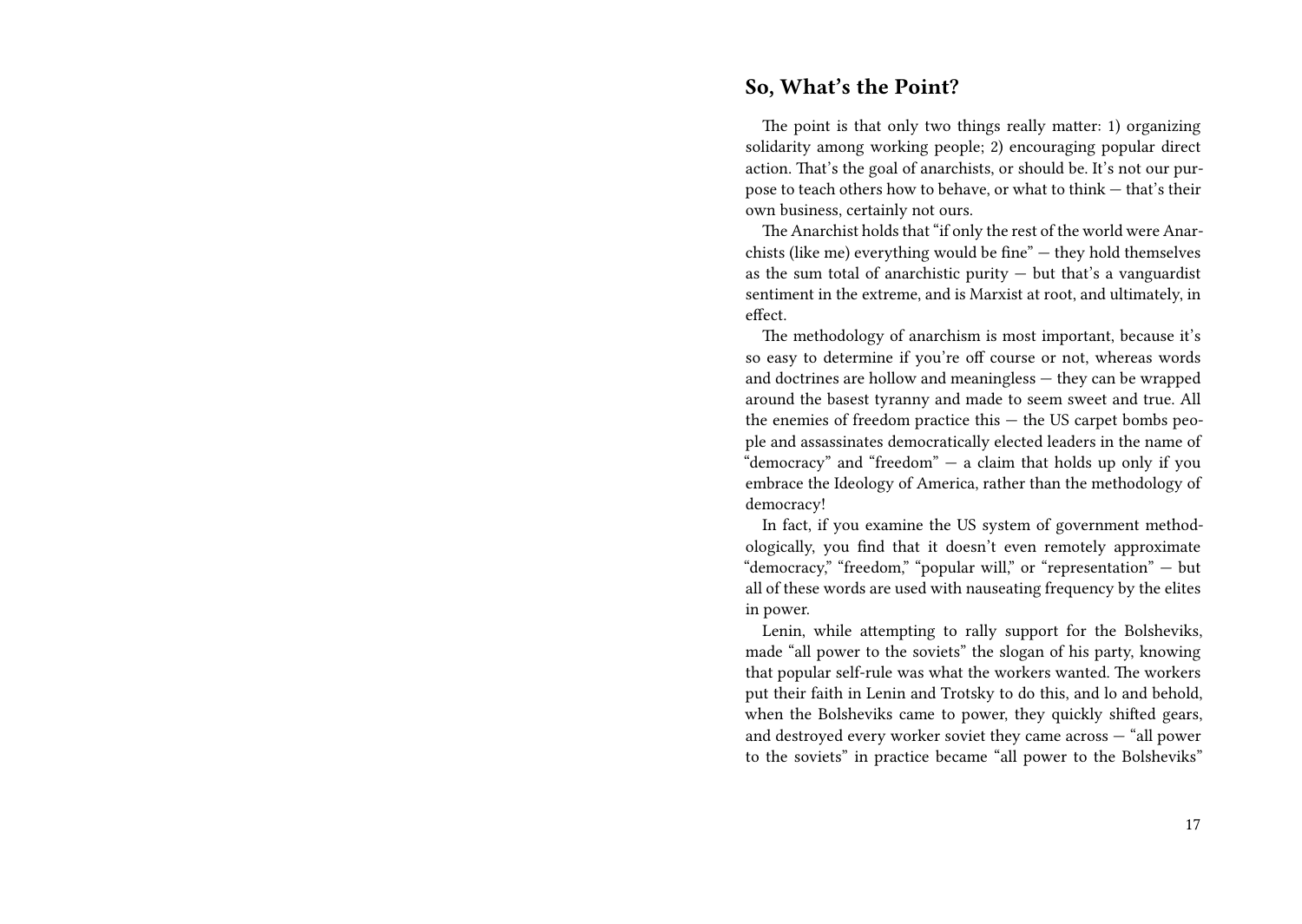one else *tell* you it does. It means thinking for yourself instead of letting others think for you.

Deductive Anarchists are fond of manifestos and platforms tracts and doctrines which they produce and expect you to learn, memorize, and obey. They think that if they could just convert enough of you to **their** way of thinking, then Anarchy will be possible. They hold that you're not ready for it yet.

Inductive anarchists think that's ridiculous — we hold that no tract or manifesto can possibly cover all human dreams, hopes and aspirations. Further, we hold that everyday people are already able to understand anarchist ideas, and put them into practice  $-$  they earn this faith on our part by virtue of being human.

Humans don't like being told what to do, or being kept in bondage. If they did, those in power wouldn't spend so much time, energy, and money hoodwinking you into thinking you're free when in truth you're a slave. The anarchist's role in all of this is merely to create that initial awareness, and to communicate organizational methods that weaken and destroy authority, and let the process take care of itself.

The Anarchist, conversely, wants a more active, vanguardist role — since they hold that only their tribe can be trusted with the Truth only they can see, they see themselves as the shadow guides who'll keep everything in line from behind the scenes, because everyone knows you poor slobs can't be trusted to do it yourselves.

That attitude is why the radical left so often derides the working class as apathetic, reactionary, racist, sexist, homophobic  $-$  a thousand maladies. They see you as lesser beings who are in need of their guidance and instruction.

As an anarchist, I think that attitude is insane — indoctrinated people are unfree, and it is *impossible* to create a free (that is, anarchist) society using unfree methods.

"It's an odd feature of the anarchist tradition over the years that it seems to have often bred highly authoritarian personality types, who legislate what the Doctrine *is*, and with various degrees of fury (often great) denounce those who depart from what they have declared to be the True Principles. Odd form of anarchism." — Noam Chomsky

# **Anarchism: Ideology or Methodology?**

One issue that remains unresolved within the anarchist movement revolves around the nature of anarchists themselves. If you've perused these pages, you by now know about social anarchism versus lifestyle anarchism as the most public schism among anarchists, with the latter deriding class struggle as fruitless, pointless, and irrelevant, and the former declaring that the latter aren't anarchists at all, but are rather bourgeois poseurs.

To the casual browser, it seems a silly, pointless debate. And in many respects, you're right! The social versus lifestylism debate revolves around the idea of *what it means to be an anarchist*.

However, underlying this debate is a less obvious thread, namely whether anarchism is an ideology  $-$  a set of rules and conventions to which you must abide, or whether anarchism is a methodology — a way of acting, or a historical tendency against illegitimate authority. I believe this debate underlies the social versus lifestylism dilemma, and will attempt to elaborate on it.

I'll call ideological anarchists **Anarchists** — big "A" anarchists, and methodological anarchists **anarchists** — small "a" anarchists, so you know who I'm referring to.

Anarchism clearly means a particular thing. For example, it is defined by the *American Heritage Dictionary* as:

1. The theory that all forms of government are oppressive and undesirable, and should be abolished; 2. Ac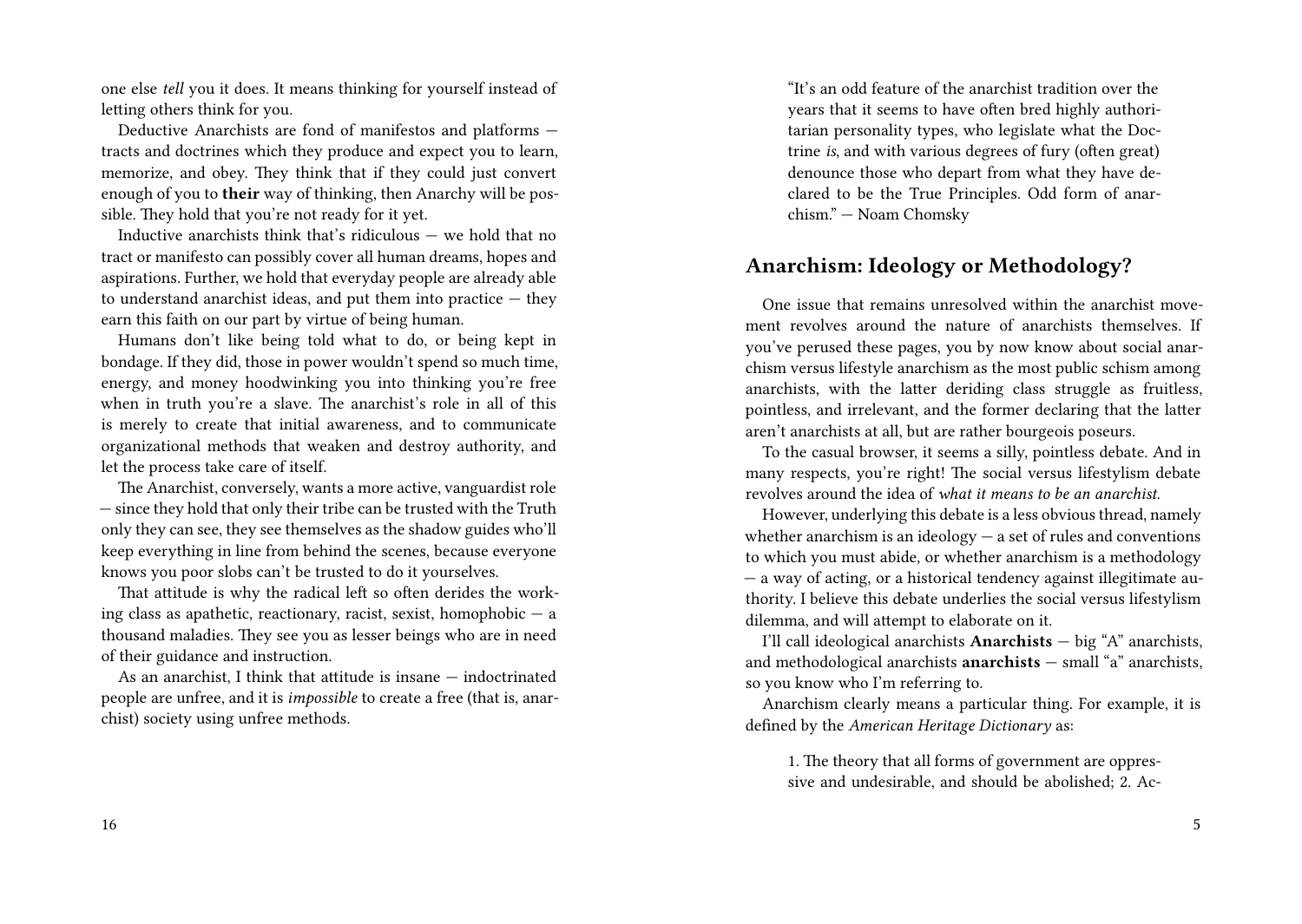tive resistance and terrorism against the state, as used by some anarchists; 3. Rejection of all forms of coercive control and authority.

So, in this sense, an anarchist is one who finds all forms of government oppressive and undesirable, and rejects all forms of coercive control and authority. A person who doesn't fit this criterion is no anarchist.

This supports the idea that anarchism is an ideology  $-$  a consistent set of ideas based on a core principle. Does that mean, however, that every person who *says* they're an anarchist **is** an anarchist?

Clearly not, which forms the basis for the lifestylism argument, as well as anarchist opposition to the intellectual affront that is "anarcho-"capitalism.

But there's a difference between *ideological* objection and *methodological* opposition. For the Anarchist, they say "X is **not** anarchism" with the implicit understanding that **they** know what anarchism is about. For them, there is no need to prove or demonstrate it — their statement alone is fact enough.

To the anarchist, lifestylism and "anarcho-"capitalism are rejected because, methodologically, they aren't the way to arrive at anarchism. They use the wrong means to achieve similar ends

— namely, human happiness.

See the difference in approaches?

#### **Method versus Madness**

The Anarchist stresses ideological conformity as the prerequisite for social revolution — in other words, you swallow A,B, and C doctrines and **then** you are an Anarchist. Their plan of action revolves around: 1) creating a central Anarchist organization; 2) educating (e.g., indoctrinating) the working class as to the tenets of Anarchism; 3) thereby building a mass movement; 4) creating a social revolution.

reason — I'd say, "no, you're wrong, because I'm an Anarchist — I *know* what Anarchism is — Anarchism is what I do. And, since you are disagreeing with me, and I am an Anarchist, then you must be an authoritarian — you, therefore, are my enemy."

See the problem? Now, this kind of deductive ideology isn't confined to Anarchism — in fact, it's even more common among all the authoritarian ideologies out there, in which people say one thing and do quite another.

However, with anarchism, this kind of thinking is positively deadly — it gets in the way of freethinking and closes your mind.

Inductive anarchism, rather, looks at what you do and why, and comes to the conclusion that you are an anarchist *based on what you do, not on what you say.*

Not everyone who is fighting illegitimate authority is an anarchist — that's not the case at all. Rather, what inductive anarchism means is that one's *actions* become the criterion of judgment, not one's claims.

This is a very important distinction, because it allows you to be on guard for creeping authoritarianism and vanguardism within the movement itself. That's what Bakunin noticed when he was confronting Marx — Marx and his gang all *said* they were for socialism, and wanted everyone to embrace *their* program as the "best" way to get to it, even as their program proved to undermine and destroy the socialism it claimed to be for.

The same risk exists with anarchism. Where deductive Anarchism can be easily turned on its head by authoritarian opportunists within the movement (and are unlikely to be challenged because such movements discourage dissent and disagreement in favor of ideological conformity) — meaning that such opportunists won't be challenged within their own groups!

Inductive, or methodological anarchism, however, can't be so readily betrayed, because it involves adding everything up and determining for yourself if it balances out, rather than letting some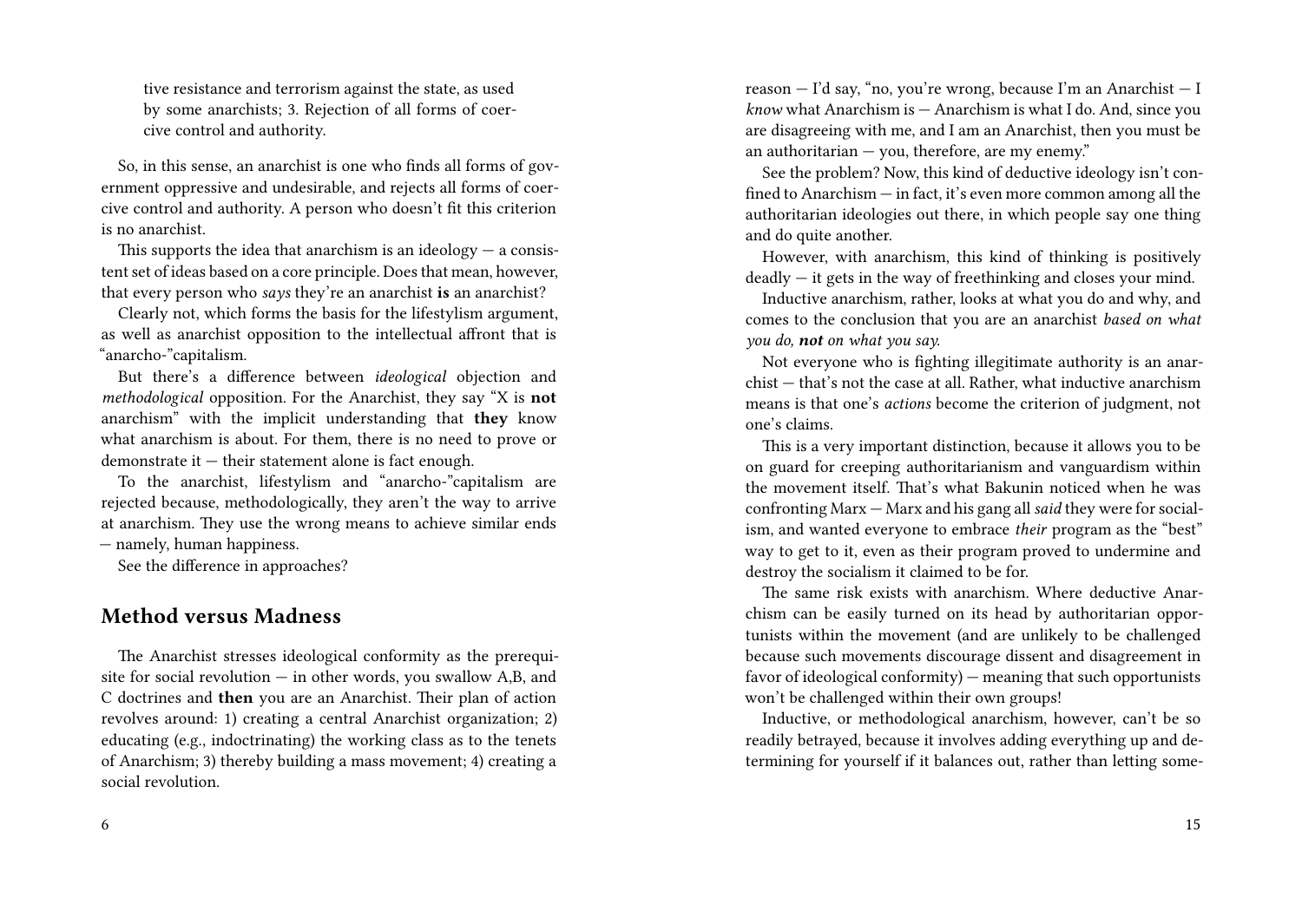tion. This allows for an extraordinarily wide range of human activity, and creates the *appearance* of "anything goes" — anarchy — but this can only be attained through consistent, dedicated organizing on the part of the members of society.

In this manner, we reject lifestylists, because what they seek narcissistic autonomy — is impossible in our interconnected society, and is not anarchistic, because it disdains class struggle and organization in favor of turning inward and abandoning human solidarity.

The methodological basis for our rejection of lifestylism is that it liberates no one, including the lifestylist, and is thus no threat to illegitimate authority whatsoever. The "temporary autonomous zone" is a pipe dream, as it leaves the prime source of oppression — the State — untouched, unchallenged, and intact.

It's the wrong method, even if the lifestylist disdain for ideology is well-founded. Social anarchists should leave lifestylists to their antics, rather than forever arguing with them. For the social anarchist, the goal, instead, is to organize effectively, rather than deriding lifestylists for their way of life.

Anarchism is a rational theory and philosophy, requiring observation and thought, and above all else, organizing and action.

#### **Deductive and Inductive Anarchists**

While on the topic of reason and rationality, there is something which distinguishes the ideological Anarchist from the methodological anarchist — namely, deduction versus induction. I'll elaborate.

*Deduction* is where you proceed from a premise. For instance, if I say:

"I am an Anarchist, therefore all which I do is anarchistic."

I am being deductive in my assessment of my anarchism. If you say that something I'm doing isn't anarchistic, I'd disagree for that

The Anarchist is comfortable with the idea of a manifesto, platform, or other guiding doctrine as the means of "spreading the gospel" — their emphasis is unity in thought and action, and ideological conformity as the basis for effective organization.

The anarchist, however, rejects all of this. We hold, instead, that: 1) anarchist organizations cannot be created before the demand for them exists; 2) indoctrinated people are not *free* people; 3) a movement based on a central authority (e.g., the central Anarchist organization) and on masses of indoctrinated followers will be an elite, political one, **not** a popular, social one; 4) the social revolution will invariably be betrayed by such an effort, becoming a political revolution whereby the Anarchists seize power.

This is not a semantic difference; rather, it strikes at the heart of the movement itself, and the roots of this debate go back to the founding of the first International, which was why I posted those essays by Bakunin.

Who is right? I hold that the methodology of anarchism is more important and vital than the ideology of it. That's because I recognize that language, particularly in the services of the ambitious, is routinely turned on its head in the service of power elites.

A group could call themselves Anarchists, but that surely doesn't *make* them anarchists, does it? You'd do well not to take them at their word blindly, but rather approach them on your own terms.

The two models of social struggle from history are the Marxist model — the idea of a political vanguard guiding the masses to a socialist society; and the Bakuninist model — the idea of rejecting all political authority and using popular direct action as the means of realizing socialism in the *here and now* versus some unforseen future.

To date, the Marxist model has dominated the radical left for over a century, although recently, with the demise of the USSR, we see the ideological air clearing for the first time in decades. This is why the debate is so timely and critical, if anarchism is to proceed and grow.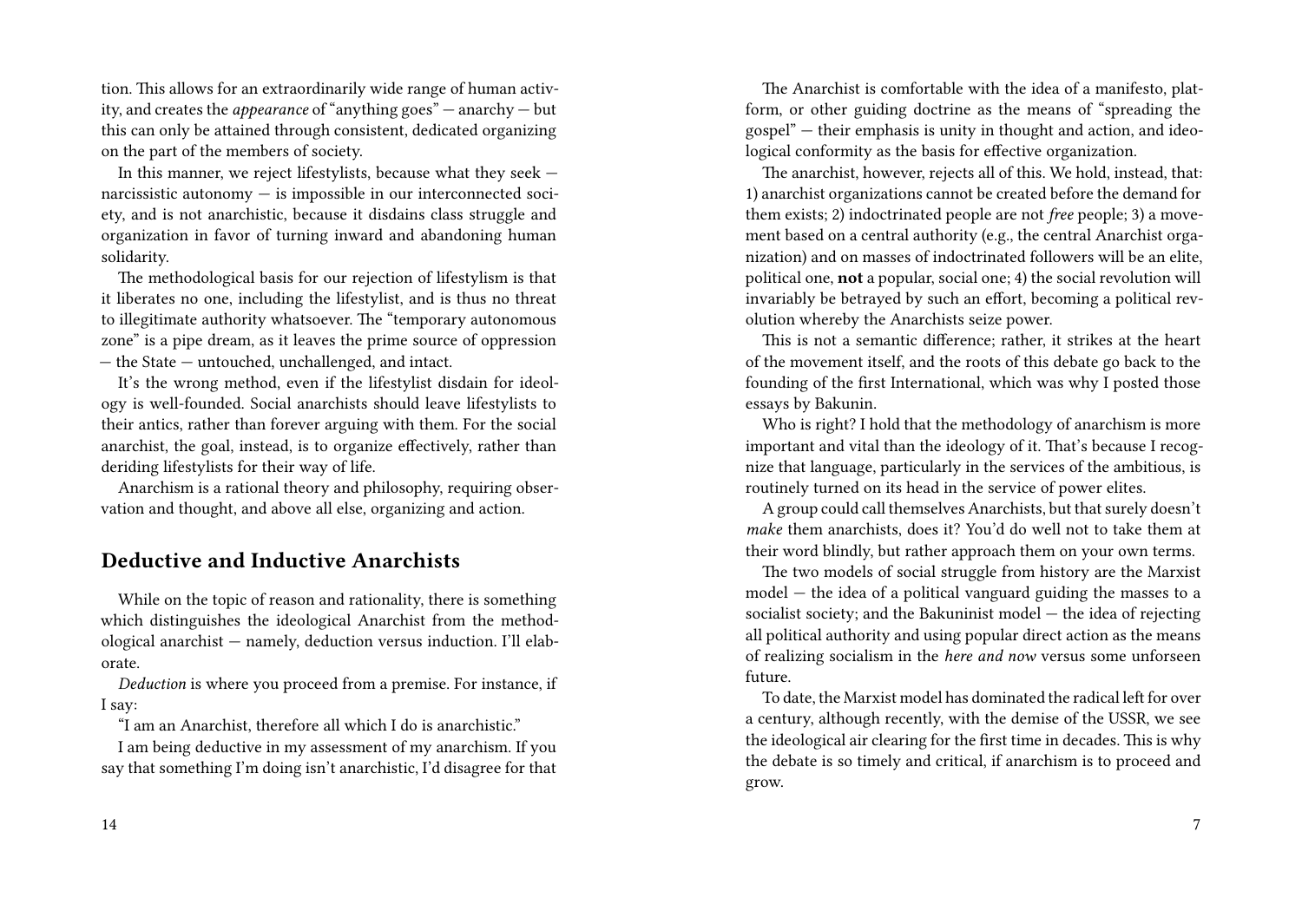My main objection to ideological Anarchism is that it depends not on freethinking and direct action, but on obedience, passivity, and conformity to an externality  $-$  either a manifesto, platform, or other mechanism of control. Further, it focuses on a top-down, centralized organization as a means of bringing Anarchism from the center outward.

It is ludicrous to assume, however, that you can use unfree means to attain a free society. It is similarly ridiculous to try to create a popular, libertarian organization *before* you have a mass following! What you'd get, instead, is an elite cadre of activists, which, unsurprisingly, parallels the current situation of the radical left!

Further, since doctrinal purity is most important to the ideologue, they end up: 1) eternally quarrelling about minor points; 2) forever looking for and purging heretics; 3) alienating potential fellow travellers through this elitism.

Anarchism isn't "anything goes" — it means something. However, a working person shouldn't have to be indoctrinated to make them "suitable" to the movement. Noam Chomsky put the methodological view of anarchism best when he said that he saw anarchism *as the historical tendency of people to rise up against illegitimate authority.*

For example, when the sailors of Kronstadt rose against the Bolsheviks in 1921, they were engaging in methodological anarchism  $-$  direct popular action against illegitimate authority  $-$  whereas the Bolsheviks had betrayed the Revolution by securing themselves in power, despite their claims to the contrary.

#### **Anarchism, not Anarchists**

Anarchists should focus on passing along anarchist ideas and, most importantly, anarchistic ways of organizing, rather than trypower is concerned, what is considered Truth ends up, in reality, mythmaking, lies, and superstition.

Anarchists hold that truth is subjective, or they should, which forms the basis for our rejection of dogma and manifestos. No Anarchist can come up with an ultimate manifesto which can account for every possible human encounter and interaction, although some do try.

Freethinking is the only methodology you can safely rely on, in the absence of external Truth — that is, thinking and evaluating for *yourself* what is and isn't, rather than letting someone else define your world for you. And the currency of this type of exchange is reason, rather than force.

Authoritarians hold to an objective ideal — the Truth — which only they can see, of course. And your role in the process is to obey their Truth or suffer accordingly. Thus, the liberty-cherishing capitalist puts a "Trespassers will be shot" sign on "his" property and sleeps easy at night (even though the original title holder trespassed and shot others to get that property!), and the god-fearing Christian puts a witch to the torch, while preaching "love one another" from the Good Book.

Ideologues are forever trampling their lofty words by their atrocious deeds — and anarchists want no part of it. We reject them and their Truths!

### **Anything Goes?**

Does anarchist rejection of Truth mean that anarchism, in turn, means *anything goes*? Yes, and no — that which destroys illegitimate authority is anarchistic; that which doesn't, isn't. That is the basis for our methodology, and for our resistance to the privileged and powerful.

It means that the only legitimate authority is that which is freely accepted, in the complete absence of coercion  $-$  e.g., free associa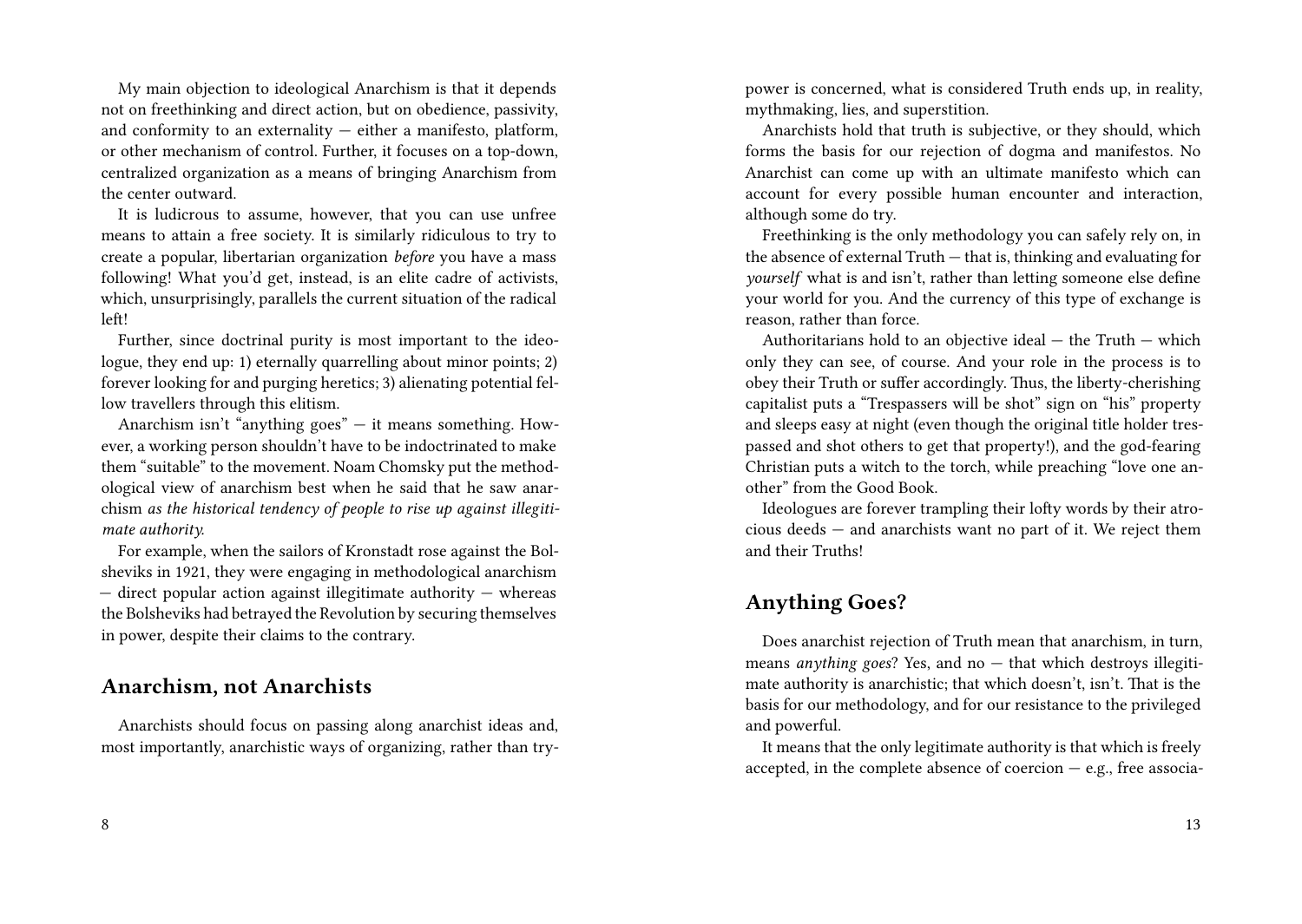rejecting authority itself. When they attain a position of authority, they turn as despotic as anyone who preceded them.

Their Authority is in their ideology itself — their Big Idea which you resist at your own peril. It was this that caused the Galleanists (Italian anarchist followers of Luigi Galleani) to engage in several bombing campaigns, even against innocent passerby  $-$  to the Galleanists, anyone who didn't get The Idea wasn't innocent.

## **The Truth Is: There** *Is* **No Truth!**

This may seem paradoxical coming from a political Web page, but that's okay — the anarchist holds that Truth tends to end up in the back pocket of the most powerful — that is, the most powerful hold that their views are the Truth, and woe to you if you say (or even think) otherwise.

There's nothing more ideological than pretensions toward ultimate Truth, and anarchists should have no part of it. Our view, conversely, is that the only truth worth holding is that there is no truth, because there is no external truth out there for us to perceive — there is merely that which makes sense to us and that which doesn't.

Reality exists (although some philosophers debate that, too) reality is objective, whereas truth is entirely subjective. If you hold out a rock and let it go, it will drop. That's because gravity is an objective force — it's an aspect of what **is** — reality. Truth derives from reality (e.g., let go of a rock and it will drop), not the other way around.

The subjectivity of truth is something authorities are very uncomfortable with, because it's a revolutionary concept  $-$  if truth is subjective, then the framework of our society collapses  $-$  law, religion, the State — all implode if you recognize that what some claim to be Truth is, in reality, opinion backed by force. Where ing to turn people into Anarchists. It's a fine, but an important distinction.

Anarchists hold that the *social struggle* itself — *propaganda by the deed* — politicizes and radicalizes the masses. When they get a sense of their own empowerment, attained through collective direct action, what you get are "anarchized" people — folks who will understand the ideas of anarchism *in practice* rather than doctrinally, which is where it matters. You get empowered, active freethinkers, who are not afraid to engage in direct action  $-$  in other words, anarchists.

Not to say that all activists are anarchists, because they aren't. The right wing has a fair share of reactionary activists, but they are, in truth, functionaries of a larger authority structure — drones, who jump when their bosses order them to. Or (more commonly), they are well-meaning people who have been duped and manipulated into supporting a position contrary to their real interests.

But when you get a group of people working together, organizing and engaging in direct action against illegitimate authority, you're more likely to have folks sympathetic to anarchism than to any other doctrine, which calls for obedience and passivity. The social struggle itself promulgates the anarchist idea, when waged anarchistically.

Sadly, what we have today are a plethora of Anarchists — ideologues — who focus endlessly on their dogma instead of organizing solidarity among workers. That accounts for the dismal state of the movement today, dominated by elites and factions, cliques and cadres.

And, since the Cardinal Rule of Ideology applies — that the ideologue is not, and cannot **ever** be wrong — what it means is the disputes never, ever end, and everyone divides into countless little, irrelevant enclaves.

Methodology is far more open — there is that which works, and that which doesn't, and degrees between those points. If one strat